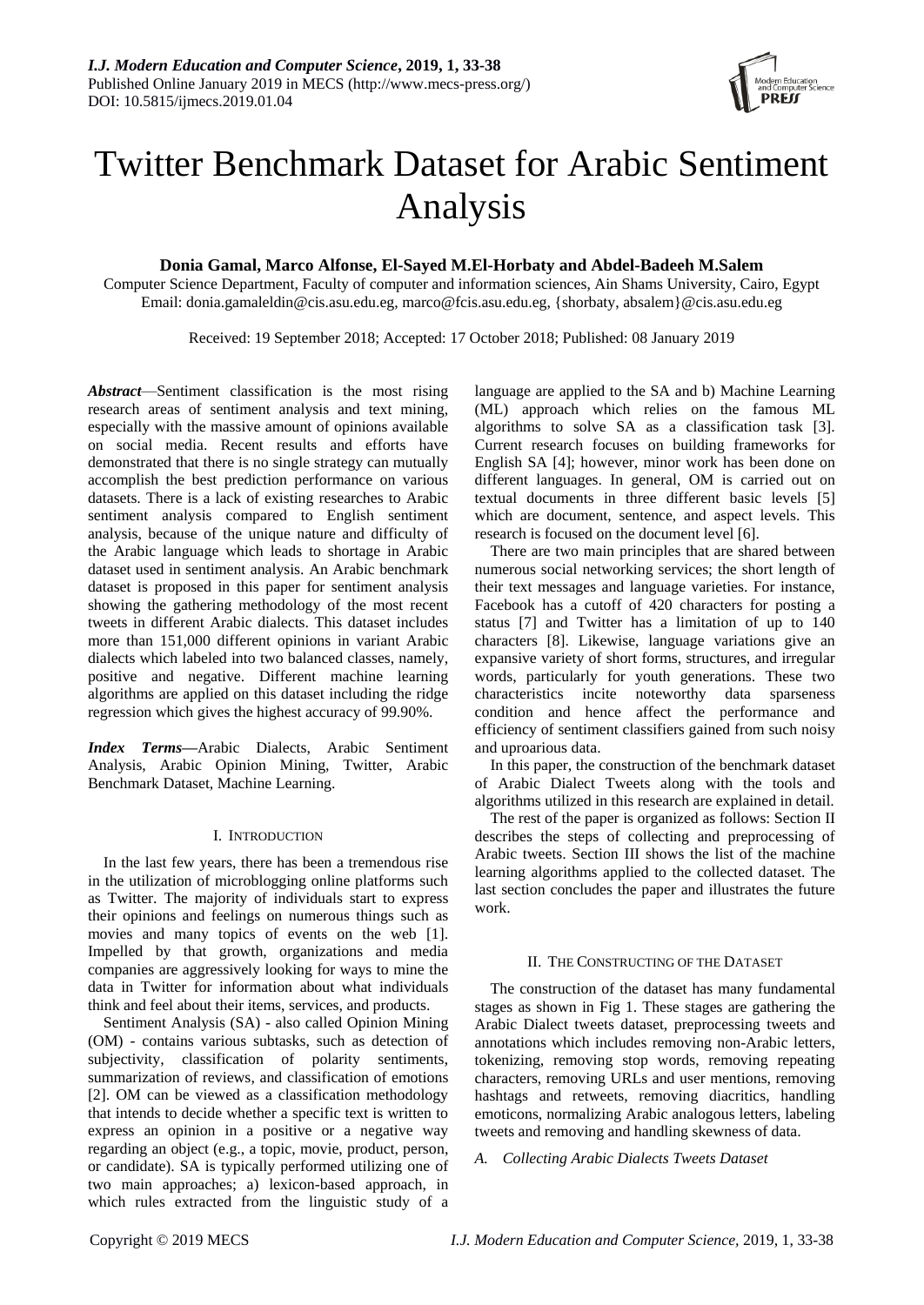The Arabic language is viewed as one of the top 10 main languages that are used on the web, however it is acknowledged as a poor content language, unlike English



Fig.1. The Twitter Benchmark Dataset Construction

with very few numbers of web pages containing Arabic reviews and feedbacks [9]. Tweepy API - a free Application Program Interface (API) - is used to access Twitter data and statistics [10]. By setting the language to Arabic (Lang= AR), and the geolocation (the latitude and longitude) to the Middle East, Arabic tweets are now ready to be fetched. Different Arabic dialect phrases are used as keywords for querying twitter while collecting positive and negative tweets. More than 151,000 tweets from various topics are gathered. These tweets are written in Modern Standard Arabic (MSA) and Colloquial Arabic [11]. Table I depicts the details of the dataset.

Table I. Data Description

| Label<br>Term    | Positive | Negative | Total   |
|------------------|----------|----------|---------|
| Number of Tweets | 75.774   | 75.774   | 151.548 |
| Number of Words  | 82.576   | 127.760  | 210.336 |

This research is concerned with the Arabic language with different dialects, including the Egyptian colloquial. Large portions of internet users who compose and write in these languages are expressing their opinions, sentiment, and emotions with a sarcastic and mocking way. The sarcastic text is excluded because it gives a misleading meaning. Sarcasm is not so regularly used in client reviews, feedback, and criticism about items, products, and services, however, it is used very commonly in any political discussions, which make political sentiments incorrectly classified [12].

#### *B. Preprocessing Tweets and Annotations*

The tweets have been chosen manually to ensure that they hold only one opinion, not sarcastic or subjective. The chosen tweets are then passed to the process of removing all user-names, pictures, retweets, user mentions, hashtags, emoticons, URLs and all non-Arabic letters to be easily manipulated and dealt with.

#### *Step 1: Removing Non-Arabic Letters*

To remove the noise from the data, non-Arabic letters such as  $(1, -, *, \&)$  are removed by iterating on all the tweet words.

#### *Step 2: Tokenizing*

Tokenization is only a segmentation process of the sentences. In this progression, Tweets will be tokenized or fragmented with the assistance of splitting text by spaces and punctuation. Then the tweet is checked for uniqueness, which ensures that sentence does not contain any repeating words.

# *Step 3: Removing Arabic Stop Words*

A set of undesirable Arabic stop words are excluded to facilitate the data processing. 243 words are used for evacuating unneeded words (i.e. كما, من, الى, بعد, لهم, قد Removing undesirable words is an essential task when mining unstructured data.

#### *Step 4: Removing Repeated Characters*

As the social network users write statuses and tweets in free text, ungrammatical and informal Arabic language, tweets may contain numerous syntax errors. These errors highly influence the mining process which makes it very difficult and troublesome. For example, one of the common mistakes, web users may repeat a character in a word like "جمييييييل "instead of "جميل", which means "Beautiful". This step solves these issues to repack words to its correct and right syntax.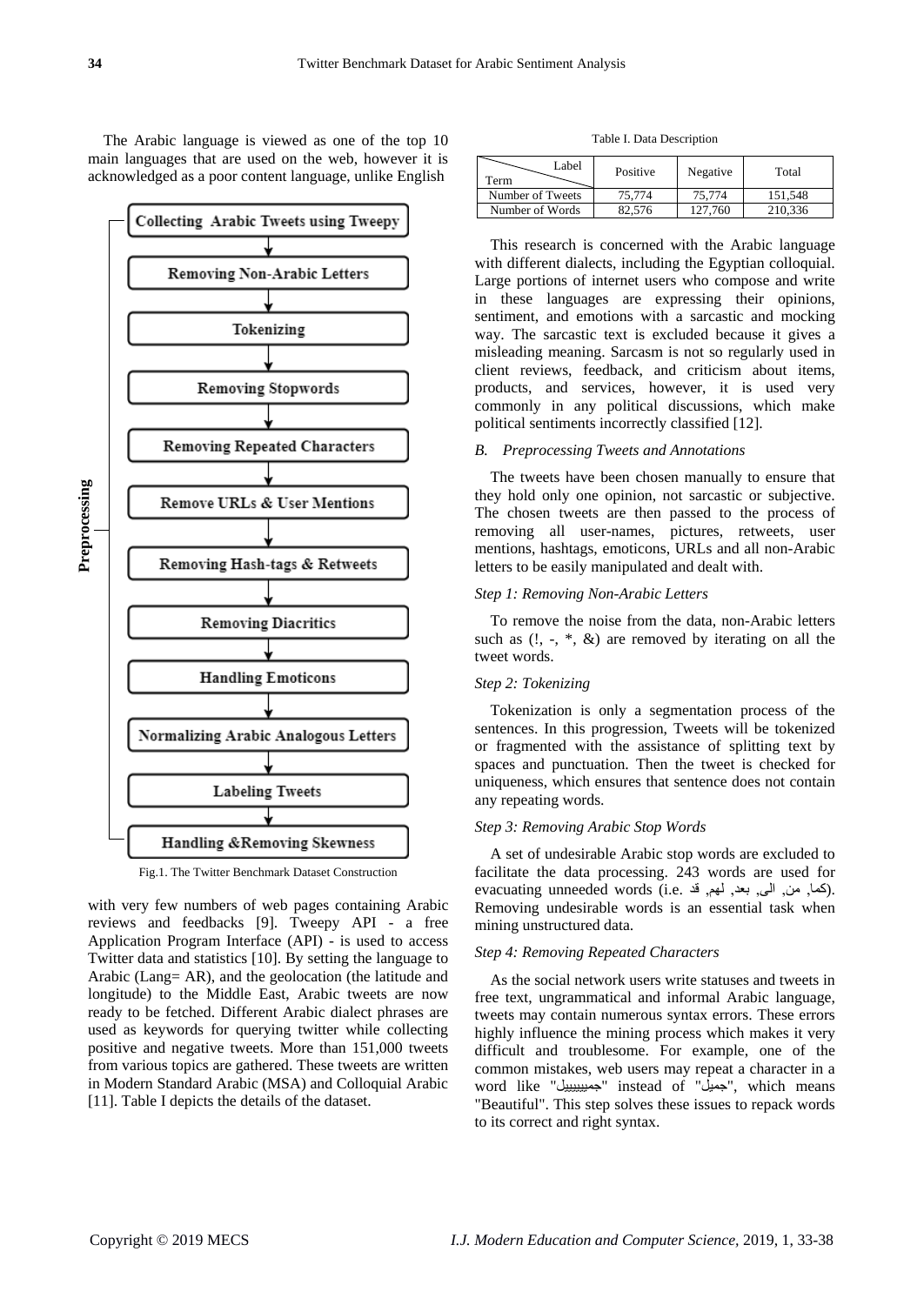#### *Step 5: Removing Hashtags and Retweets*

In this step, URL links (e.g. http://twitter.com), special words (e.g. RT which means retweet), and hashtags (e.g. "#WorldCup2018") are removed.

#### *Step 6: Removing Diacritics*

Diacritics are utilized as a part of the dialect, above the word's letters to change the pronunciation and in some cases the meaning of the words. However, in the utilized dialects in social media websites, diacritics are infrequently used, and in most of the cases, they are utilized only for decorations reasons. For example: "حياةَ " which means life is replaced with "حياة" after removing diacritics.

## *Step 7: Handling Emoticons*

Additionally, Twitter users utilize symbols, for example,": D" and ";)" to express their sentiment and emotions. These emoticons, also called emoji, express valuable information to the SA. Consequently, in order to detect the sentiment out of the emotions, they are labeled as well. For instance an emotion is tagged as happy if the utilized symbols are ":)", ": D" and" :')" and tagged as sad if the used symbols are ":(", ":'(" [13]. Emotions tags will influence the classification procedure as they hold a sentiment.

#### *Step 8: Normalizing Arabic Analogous Letters*

Users generally have a tendency to write similar Arabic letters based on their choice, particularly the Hamza  $(\epsilon)$  when exists with the Alef ( $\theta$ ) letter can be maintained differently based on its position. Generally, we are not worried about its right spelling since we realize that the text context demonstrates its proposed meaning (e.g. we write  $\vert$ iu instead of أنا). Moreover, the Taa' marbuota ( $\delta$ ), appears only at the end of words  $\delta$ and has kind of a similarity in shape to the Haa' marbuota letter  $(\circ)$  at the end of the word as well $(\circ)$ , web users regularly write the Haa' marbuota and the Taa' marbuota alternatively. In this way, every shape of the Alef with the Hamza is exchanged to a normal Alef, similarly, all Taa' marbuota to Haa' marbuota letter.

#### *Step 9: Labeling Tweets*

There are 4404 phrases [14] that are commonly used in expressing the sentiment, these phrases are selected and annotated manually as positive  $(+)$  and negative  $(-)$ sentiments. These phrases are used as keywords in the query for tweets, so the retrieved tweets were labeled based on these keywords and the frequency of positive/negative words appearing in the text as shown in Fig.2.

Table II shows an example for labeling a tweet.

Table II. Example of Labeling Tweet

| Tweet              | التفاؤل وقت الفشل ذكاء الثقة بالنفس وقت الياس قوة<br>الاصرار رغم المعوقات نجاح بحد ذاته |
|--------------------|-----------------------------------------------------------------------------------------|
| Positive (6 words) | {'النفاءل', 'ذكاء '. 'الثقة '. 'قوة '. 'الاصر ار '. 'نجاح                               |
| Negative (3 words) | {'الفشل', 'الياس', 'المعو قات' }                                                        |
| Label              | <b>Positive Tweet</b>                                                                   |

| Input:    | Preprocessed Tweets                            |
|-----------|------------------------------------------------|
| Output:   | Labeled Tweets                                 |
| $\cdot$   | For each tweet in Retrieved Tweets:            |
| 2:        | Initialize positive count to zero              |
| $\beta$ : | Initialize negative count to zero              |
| 4:        | For each word in tweet:                        |
| 5:        | If word is in Positive-Phrases:                |
| 6:        | Increment positive count                       |
| 7:        | Else If word is in Negative-Phrases:           |
| 8:        | Increment negative count                       |
| 9:        | If positive count $>$ negative count And       |
| 10:       | (negative count/positive count) $\leq$<br>0.5: |
| 11:       | Label tweet as positive                        |
| 12:       | Else:                                          |
| 13:       | Label tweet as negative                        |

Fig.2. Tweets Labeling Algorithm

#### *Step 10: Removing and Handling Skewness*

After performing all these normalization steps, all tweets are processed by removing duplicate tweets to guarantee the uniqueness of the dataset in the next phases.

At the point when the training dataset is imbalanced, then building helpful and efficient classification models can be a particularly challenging and difficult endeavor due to the dataset bias. Class imbalance presents an issue in the utilization of traditional classification algorithms as they attempt to build models with the objective of maximizing the accuracy of the classification [15]. To avoid these problems associated with class imbalance, 151,500 tweets are selected from the whole retrieved tweets which exceed 400,000 tweets. Then the selected tweets are annotated consisting of 75,774 positive tweets and 75,774 negative tweets.

#### III. EXPERIMENT AND EVALUATION

Machine Learning Algorithms (MLA) are applied in SC; it is tied with learning structures and includes different classification algorithms for text. Different supervised learning algorithms are applied on the proposed dataset in which the data is divided into training and testing data.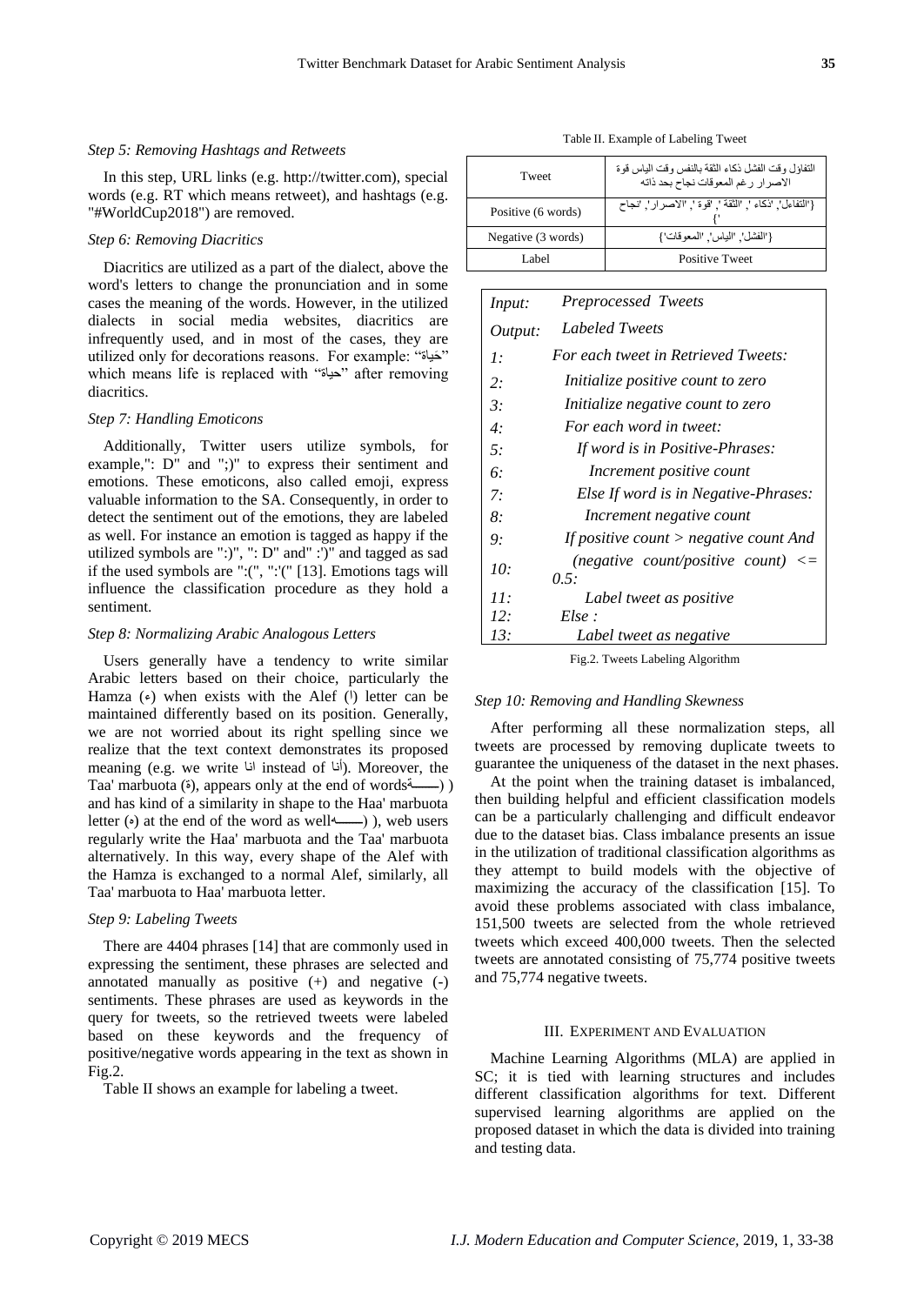The Term Frequency -Inverse Document frequency (TF-IDF) is applied on the dataset as a feature extraction method [16]. Term frequency calculates the frequency of every token in the tweet. TF-IDF value demonstrates the significance of a token to a document within the tweets.

This work utilizes the Naive Bayes (NB), Adaptive Boosting (AdaBoost), Support Vector Machines (SVM), idge Regression (RR), and Maximum Entropy (ME) algorithms [17, 18] for classifying the dataset and comparing the results obtained using these algorithms to come up with an efficient algorithm that results in an accurate classification.

The experiments were conducted using Natural Language Tool Kit (NLTK) [19], Scikit-learn [20] in python 3.6 with a memory of 16GB RAM. Evaluation of these models is done using the cross validation process. One of the standard strategies is utilized, as a part of numerous MLA is k-fold cross validation [21] with  $k =$ 10. The measurements utilized for assessing the classification performance are accuracy, precision, recall and f-measure [22].

Table III indicates the results acquired from subsequent analyzing of various supervised learning algorithms using 10-Fold cross validation.

Table III. Performance of Machine Learning Algorithms

| Rating<br>Classifier | Precision | Recall | F-measure | Accuracy |
|----------------------|-----------|--------|-----------|----------|
| <b>NB</b>            | 96.22%    | 95.98% | 95.97%    | 95.98%   |
| AdaBoost             | 77.27%    | 72.82% | 71.66     | 72.83%   |
| <b>SVM</b>           | 98.95%    | 98.94% | 98.94%    | 98.94%   |
| МE                   | 94.48%    | 94.22% | 94.21%    | 94.22%   |
| RR                   | 99.90%    | 99.90% | 99.90%    | 99.90%   |

The RR gives a better accuracy than other MLA for SC on the twitter dataset. Fig. 3 visualizes the performance of NB, AdaBoost, ME, RR and SVM in terms of precision, recall, F-measure and accuracy.



Fig.3. Sentiment Classification Dataset Results. a) Evaluating precision with different MLA. b) Evaluating recall with different MLA. c) Evaluating fmeasure with different MLA. d) Evaluating accuracy with different MLA.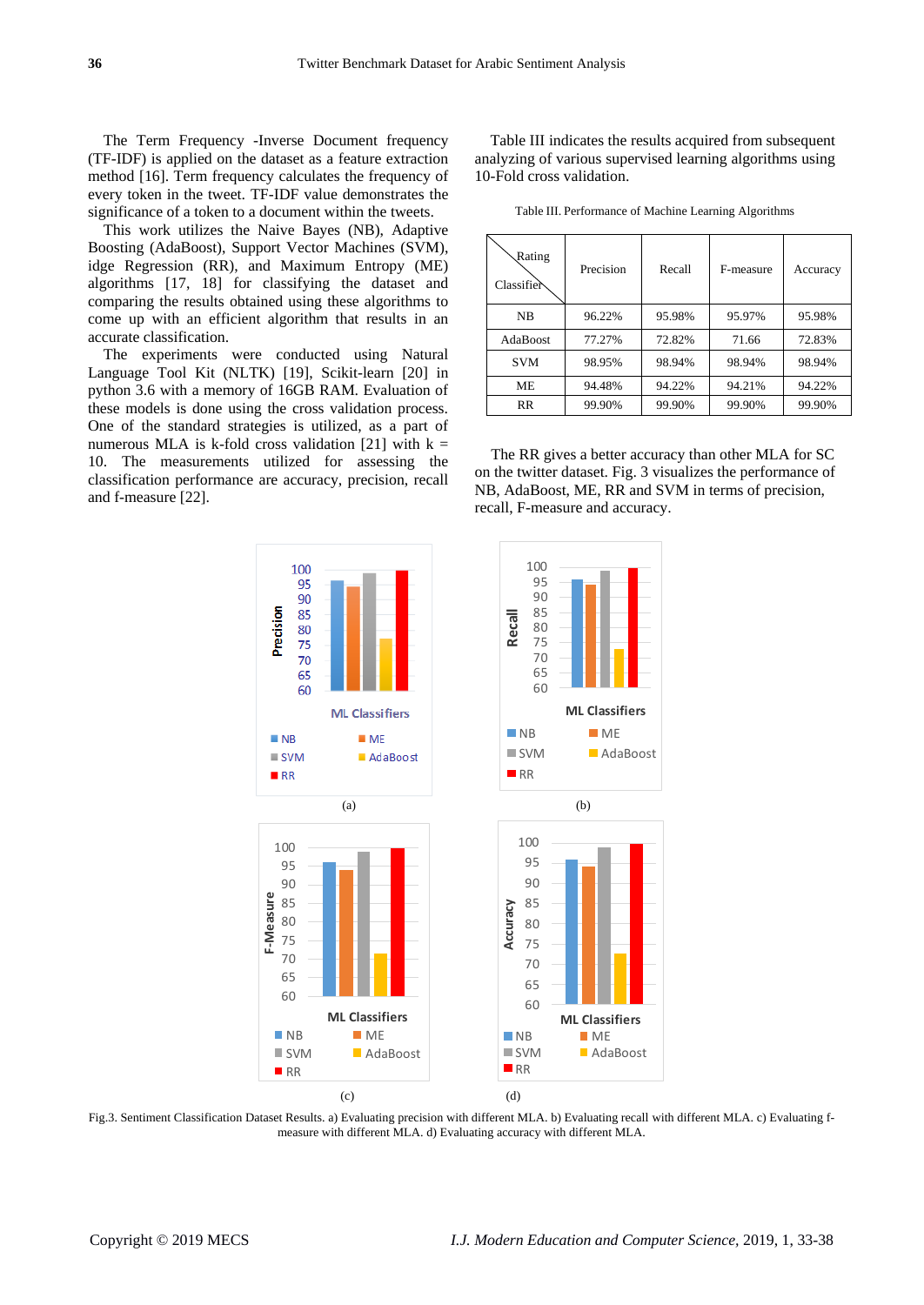From fig. 3, it's noticed that the RR classifier outperforms NB, SVM, Ada-Boost, and ME on the dataset. For all metrics values, Ada-Boost gives the lowest value. The SVM and NB give also high values for all metrics in range from 95% to 99%.

#### IV. CONCLUSIONS AND FUTURE WORK

In this paper, a sentiment dataset of modern standard Arabic and Egyptian dialects on twitter is offered for SA classification tasks. The steps that are performed to construct the first release of the dataset using many idioms/proverbs for querying twitter are reported. Moreover, the algorithms applied for SC on the dataset achieved 99.90% accuracy using RR and TF-IDF.

For future work, this line of research and studies will be kept up for enhancing and upgrading the dataset with further enlargement by adding more annotated opinion idioms, extra proverbs and old wisdoms. This research focused on Arabic; however, the proposed method of constructing dataset can be utilized with any other languages.

#### **REFERENCES**

- [1] Uysal, Alper Kursat, and Yi Lu Murphey. "Sentiment classification: Feature selection based approaches versus deep learning.", *Proceedings of IEEE International Conference Computer and Information Technology (CIT),* pp. 23-30. IEEE, 2017.
- [2] Abdul-Mageed Muhammad, and Mona T. Diab., AWATIF: A Multi-Genre corpus for modern standard Arabic subjectivity and sentiment analysis, Proceedings of the Eight International Conference on Language Resources and Evaluation (LREC'12), European Language Resources Association (ELRA), pp. 3907-3914, 2012.
- [3] Medhat Walaa, Ahmed Hassan, and Hoda Korashy, Sentiment analysis algorithms and applications: A survey, Ain Shams Engineering Journal 5, no. 4, pp. 1093-1113, 2014.
- [4] Korayem Mohammed, David Crandall, and Muhammad Abdul-Mageed, Subjectivity and sentiment analysis of arabic: A survey, Proceedings of International conference on advanced machine learning technologies and applications, pp. 128-139. Springer, Berlin, Heidelberg, 2012.
- [5] Dehkharghani, Rahim, Berrin Yanikoglu, Yucel Saygin, and Kemal Oflazer. "Sentiment analysis in Turkish at different granularity levels.", *International Journal of Natural Language Engineering*, vol. 23, no. 4, pp. 535- 559, 2017.
- [6] Märkle-Huß, Joscha, Stefan Feuerriegel, and Helmut Prendinger. "Improving sentiment analysis with document-level semantic relationships from rhetoric discourse structures." *In Proceedings of the 50th Hawaii International Conference on System Sciences*, pp. 1142- 1151. HICSS, 2017.
- [7] Pudaruth, Sameerchand, Sharmila Moheeputh, Narmeen Permessur, and Adeelah Chamroo. "Sentiment Analysis from Facebook Comments using Automatic Coding in NVivo 11.", *International Journal of Advances in Distributed Computing and Artificial Intelligence Journal (ADCAIJ)*, vol. 7, no. 1,pp. 41-48, 2018.
- [8] Trupthi, M., Suresh Pabboju, and G. Narasimha. "Sentiment analysis on twitter using streaming API." Proceedings of IEEE 7th International In Advance Computing Conference (IACC), pp. 915-919. IEEE, 2017.
- [9] Elhawary Mohamed, and Mohamed Elfeky, Mining Arabic business reviews, Proceedings of the IEEE International Conference on Data Mining Workshops, IEEE Computer Society, pp. 1108-1113, 2010.<br>Roesslein, Joshua. "tweepy Docu
- [10] Roesslein, Joshua. "tweepy Documentation", [http://docs.tweepy.org/en/v3.5.0/,](http://docs.tweepy.org/en/v3.5.0/) 2009 [last accessed July 2018]
- [11] [https://www.arabacademy.com\[](https://www.arabacademy.com/)last accessed July 2018]
- [12] Liu Bing. Sentiment analysis and opinion mining. Synthesis lectures on human language technologies 5, no. 1 pp. 1-167, 2012.
- [13] Ahmed Soha, Michel Pasquier, and Ghassan Qadah, Key issues in conducting sentiment analysis on Arabic social media text, Proceedings of 9th International Conference on Innovations in Information Technology (IIT), pp. 72- 77. IEEE, 2013.
- [14] Aly Mohamed, and Amir Atiya. Labr: A large scale arabic book reviews dataset. In Proceedings of the 51st Annual Meeting of the Association for Computational Linguistics , vol. 2, pp. 494-498. 2013.
- [15] Seiffert Chris, Taghi M. Khoshgoftaar, Jason Van Hulse, and Amri Napolitano, Building Useful Models from Imbalanced Data with Sampling and Boosting, In Proceedings of Florida Artificial Intelligence Research Society (FLAIRS) conference, pp. 306-311. 2008.
- [16] Wawre Suchita V., and Sachin N. Deshmukh, Sentiment classification using machine learning techniques, International Journal of Science and Research (IJSR) 5, no. 4, pp. 819-821, 2016
- [17] Zhao Jun, Kang Liu, and Liheng Xu, Sentiment analysis: mining opinions, sentiments, and emotions, International Journal of Computational Linguistics, Vol. 42, No. 3, pp. 595-598, 2016.
- [18] Pozzi Federico Alberto, Elisabetta Fersini, Enza Messina, and Bing Liu. Sentiment analysis in social networks. Morgan Kaufmann, 2016.
- [19] <https://www.nltk.org/> [last access July 2018]
- [20] <http://scikit-learn.org/> [last access July 2018]
- [21] Pang Bo, Lillian Lee, and Shivakumar Vaithyanathan. Thumbs up?: sentiment classification using machine learning techniques. In Proceedings of the Association for Computational Linguistics (ACL-02) conference on Empirical methods in natural language processing, Vol. 10, pp. 79-86. 2002.
- [22] Kouloumpis Efthymios, Theresa Wilson, and Johanna D. Moore, Twitter sentiment analysis: The good the bad and the omg!, *In Proceedings of the 12th International AAAI Conference on Web and Social Media (ICWSM 11)*, no. 538-541, pp. 538-541, 2011.

#### **Authors' Profiles**



**Donia Gamal** is a teaching and research assistant in Faculty of Computer and Information Sciences, Ain Shams University, Cairo, Egypt and received the B.Sc. degree with very good with honors in 2013 and M.SC degree in 2019. Her research interests: Sentiment Analysis, Machine Learning, and Artificial